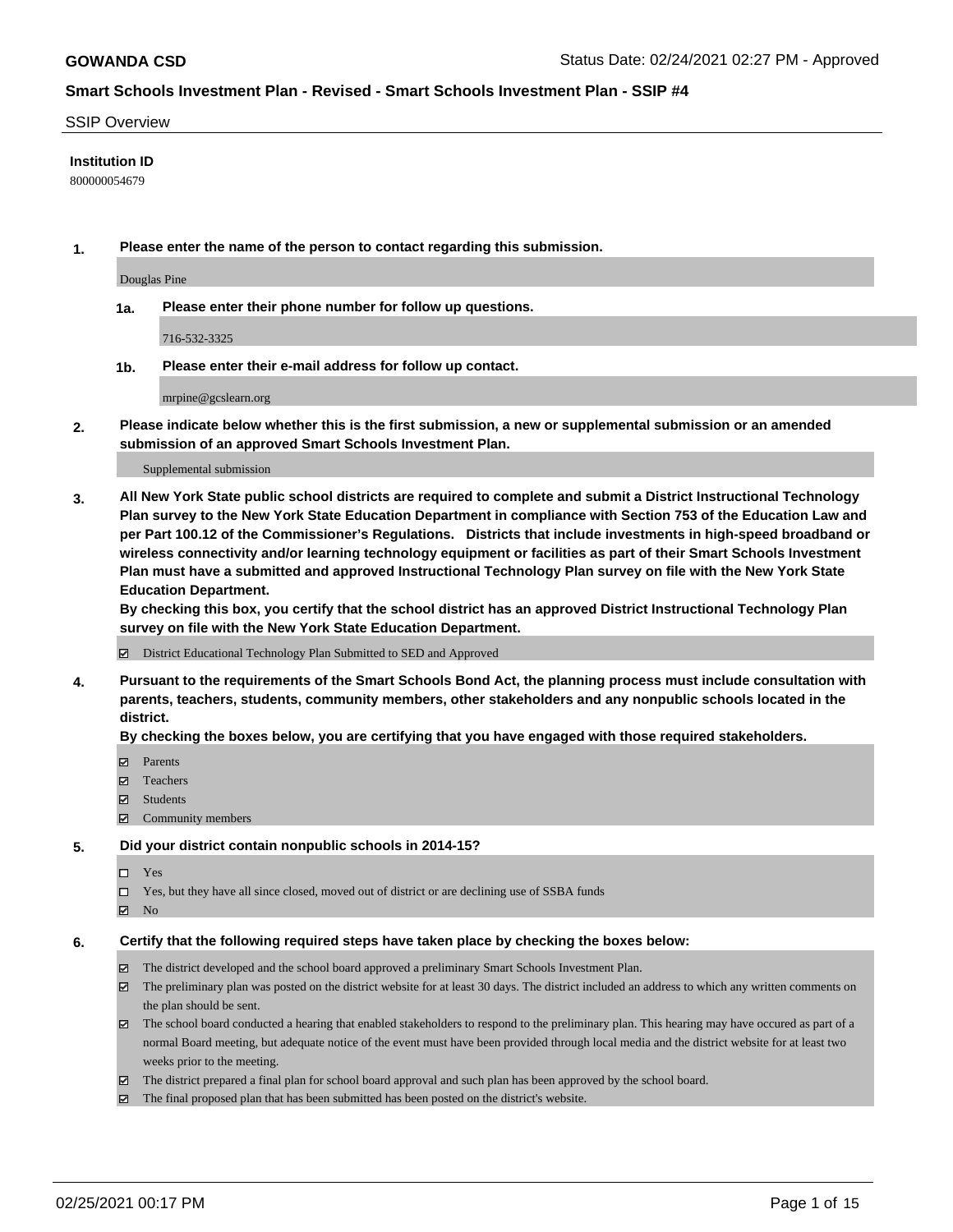SSIP Overview

**6a. Please upload the proposed Smart Schools Investment Plan (SSIP) that was posted on the district's website, along with any supporting materials. Note that this should be different than your recently submitted Educational Technology Survey. The Final SSIP, as approved by the School Board, should also be posted on the website and remain there during the course of the projects contained therein.**

Smart Schools Investment Plan SSIP 2020-2021 School Year.pdf

**6b. Enter the webpage address where the final Smart Schools Investment Plan is posted. The Plan should remain posted for the life of the included projects.**

http://www.gowcsd.org/technology-plan/

**7. Please enter an estimate of the total number of students and staff that will benefit from this Smart Schools Investment Plan based on the cumulative projects submitted to date.**

1,300

**8. An LEA/School District may partner with one or more other LEA/School Districts to form a consortium to pool Smart Schools Bond Act funds for a project that meets all other Smart School Bond Act requirements. Each school district participating in the consortium will need to file an approved Smart Schools Investment Plan for the project and submit a signed Memorandum of Understanding that sets forth the details of the consortium including the roles of each respective district.**

 $\Box$  The district plans to participate in a consortium to partner with other school district(s) to implement a Smart Schools project.

### **9. Please enter the name and 6-digit SED Code for each LEA/School District participating in the Consortium.**

| Partner LEA/District | ISED BEDS Code |
|----------------------|----------------|
| (No Response)        | (No Response)  |

### **10. Please upload a signed Memorandum of Understanding with all of the participating Consortium partners.**

(No Response)

**11. Your district's Smart Schools Bond Act Allocation is:**

\$1,548,724

### **12. Final 2014-15 BEDS Enrollment to calculate Nonpublic Sharing Requirement**

|            | Public Enrollment | Nonpublic Enrollment | Total Enrollment | Nonpublic Percentage |
|------------|-------------------|----------------------|------------------|----------------------|
| Enrollment | .175              |                      | .175.00          | 0.00                 |

**13. This table compares each category budget total, as entered in that category's page, to the total expenditures listed in the category's expenditure table. Any discrepancies between the two must be resolved before submission.**

|                                          | Sub-Allocations | <b>Expenditure Totals</b> | Difference |
|------------------------------------------|-----------------|---------------------------|------------|
| <b>School Connectivity</b>               | 0.00            | 0.00                      | 0.00       |
| Connectivity Projects for<br>Communities | 0.00            | 0.00                      | 0.00       |
| Classroom Technology                     | 241,100.00      | 241,100.00                | 0.00       |
| Pre-Kindergarten Classrooms              | 0.00            | 0.00                      | 0.00       |
| Replace Transportable<br>Classrooms      | 0.00            | 0.00                      | 0.00       |
| <b>High-Tech Security Features</b>       | 0.00            | 0.00                      | 0.00       |
| Nonpublic Loan                           | 0.00            | 0.00                      | 0.00       |
| Totals:                                  |                 |                           |            |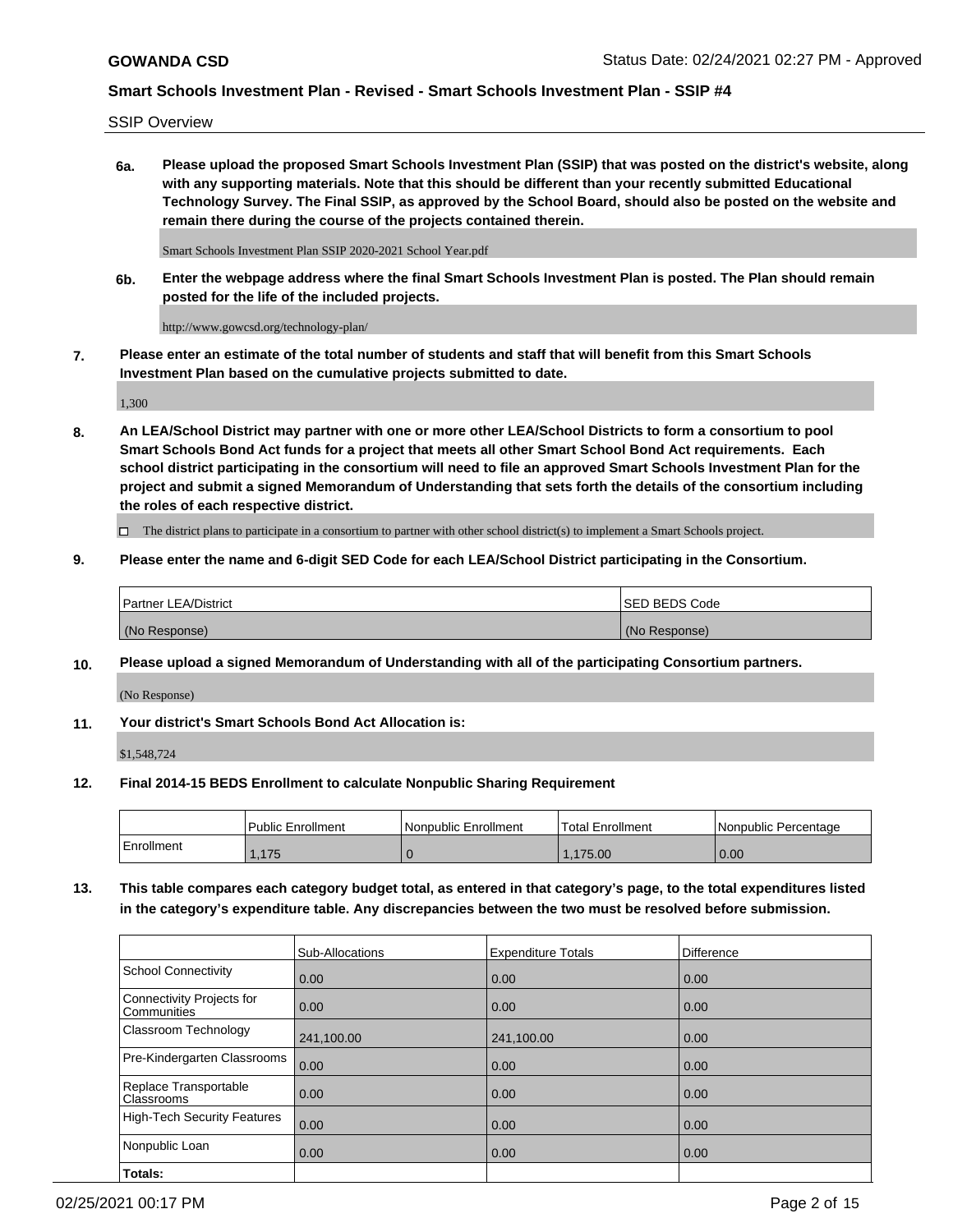SSIP Overview

| 241,100                | 241,100                 | 0                 |
|------------------------|-------------------------|-------------------|
| <b>Sub-Allocations</b> | Totals<br>l Expenditure | <b>Difference</b> |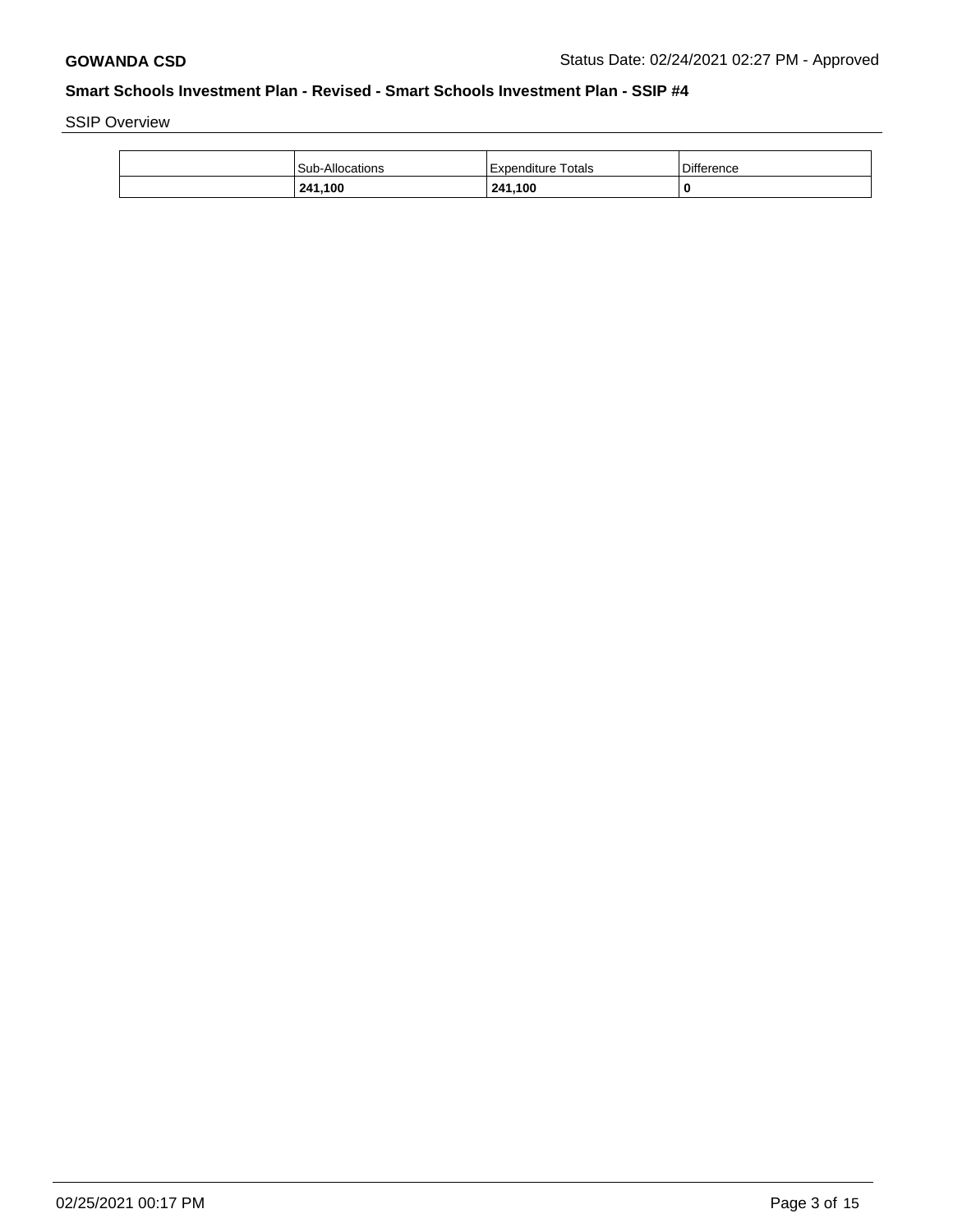School Connectivity

- **1. In order for students and faculty to receive the maximum benefit from the technology made available under the Smart Schools Bond Act, their school buildings must possess sufficient connectivity infrastructure to ensure that devices can be used during the school day. Smart Schools Investment Plans must demonstrate that:**
	- **• sufficient infrastructure that meets the Federal Communications Commission's 100 Mbps per 1,000 students standard currently exists in the buildings where new devices will be deployed, or**
	- **• is a planned use of a portion of Smart Schools Bond Act funds, or**
	- **• is under development through another funding source.**

**Smart Schools Bond Act funds used for technology infrastructure or classroom technology investments must increase the number of school buildings that meet or exceed the minimum speed standard of 100 Mbps per 1,000 students and staff within 12 months. This standard may be met on either a contracted 24/7 firm service or a "burstable" capability. If the standard is met under the burstable criteria, it must be:**

**1. Specifically codified in a service contract with a provider, and**

**2. Guaranteed to be available to all students and devices as needed, particularly during periods of high demand, such as computer-based testing (CBT) periods.**

**Please describe how your district already meets or is planning to meet this standard within 12 months of plan submission.**

(No Response)

**1a. If a district believes that it will be impossible to meet this standard within 12 months, it may apply for a waiver of this requirement, as described on the Smart Schools website. The waiver must be filed and approved by SED prior to submitting this survey.**

 $\Box$  By checking this box, you are certifying that the school district has an approved waiver of this requirement on file with the New York State Education Department.

**2. Connectivity Speed Calculator (Required). If the district currently meets the required speed, enter "Currently Met" in the last box: Expected Date When Required Speed Will be Met.**

|                  | l Number of     | Required Speed | Current Speed in | Expected Speed  | Expected Date                           |
|------------------|-----------------|----------------|------------------|-----------------|-----------------------------------------|
|                  | <b>Students</b> | In Mbps        | l Mbps           | to be Attained  | When Required                           |
|                  |                 |                |                  |                 | l Within 12 Months ISpeed Will be Met l |
| Calculated Speed | (No Response)   | 0.00           | (No Response)    | l (No Response) | l (No Response)                         |

**3. Describe how you intend to use Smart Schools Bond Act funds for high-speed broadband and/or wireless connectivity projects in school buildings.**

(No Response)

**4. Describe the linkage between the district's District Instructional Technology Plan and how the proposed projects will improve teaching and learning. (There should be a link between your response to this question and your responses to Question 1 in Section IV - NYSED Initiatives Alignment: "Explain how the district use of instructional technology will serve as a part of a comprehensive and sustained effort to support rigorous academic standards attainment and performance improvement for students."** 

**Your answer should also align with your answers to the questions in Section II - Strategic Technology Planning and the associated Action Steps in Section III - Action Plan.)**

(No Response)

**5. If the district wishes to have students and staff access the Internet from wireless devices within the school building, or in close proximity to it, it must first ensure that it has a robust Wi-Fi network in place that has sufficient bandwidth to meet user demand.**

**Please describe how you have quantified this demand and how you plan to meet this demand.**

(No Response)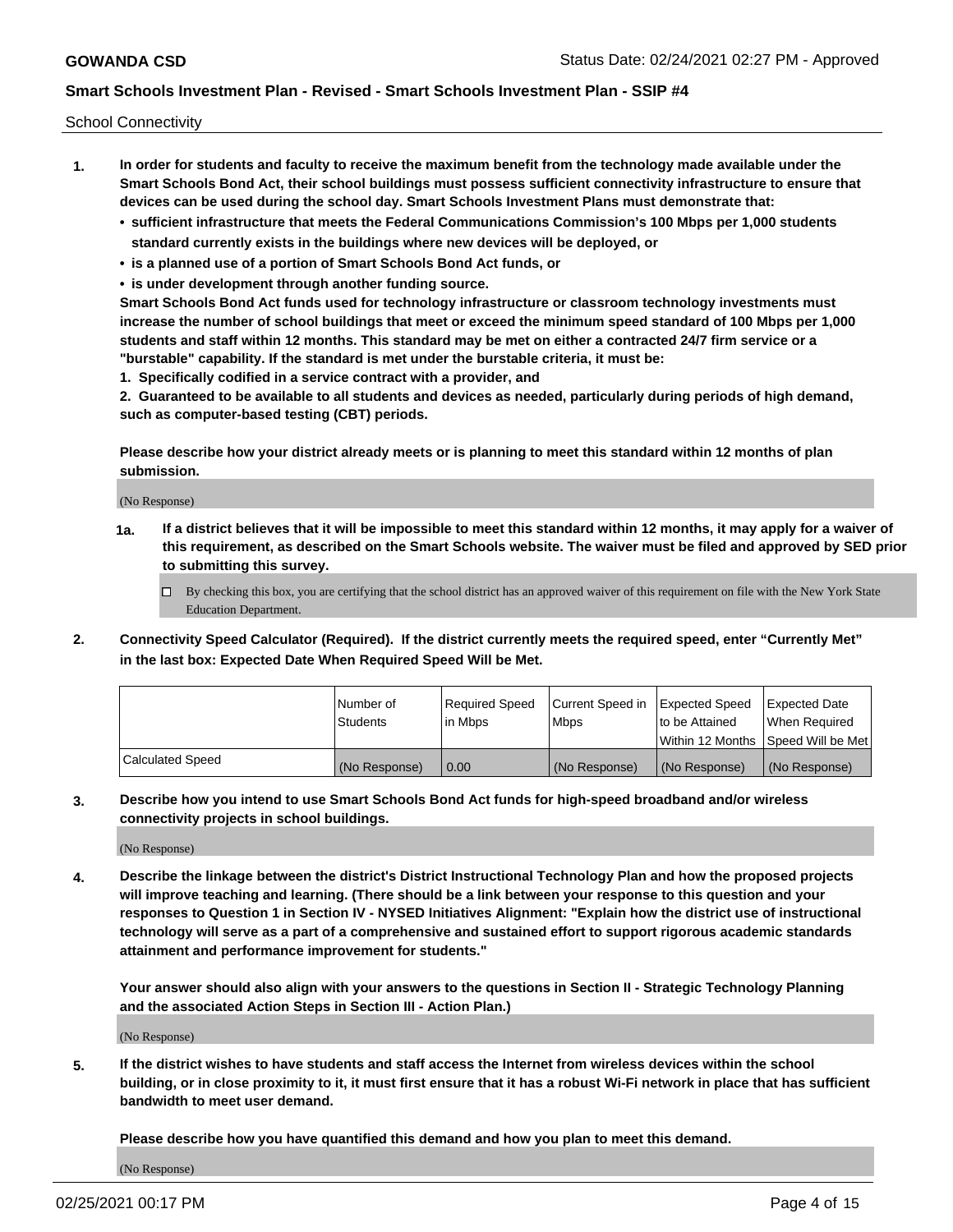School Connectivity

**6. Smart Schools plans with any expenditures in the School Connectivity category require a project number from the Office of Facilities Planning. Districts must submit an SSBA LOI and receive project numbers prior to submitting the SSIP. As indicated on the LOI, some projects may be eligible for a streamlined review and will not require a building permit.**

**Please indicate on a separate row each project number given to you by the Office of Facilities Planning.**

| Project Number |  |
|----------------|--|
| (No Response)  |  |

**7. Certain high-tech security and connectivity infrastructure projects may be eligible for an expedited review process as determined by the Office of Facilities Planning.**

### **Was your project deemed eligible for streamlined review?**

(No Response)

### **8. Include the name and license number of the architect or engineer of record.**

| Name          | License Number |
|---------------|----------------|
| (No Response) | (No Response)  |

### **9. Public Expenditures – Loanable (Counts toward the nonpublic loan calculation)**

| Select the allowable expenditure type.<br>Repeat to add another item under each type. | <b>PUBLIC</b> Items to be<br>l Purchased | Quantity           | Cost Per Item    | <b>Total Cost</b> |
|---------------------------------------------------------------------------------------|------------------------------------------|--------------------|------------------|-------------------|
| (No Response)                                                                         | (No Response)                            | l (No<br>Response) | (No<br>Response) | $\overline{0.00}$ |
|                                                                                       |                                          | O                  | 0.00             |                   |

## **10. Public Expenditures – Non-Loanable (Does not count toward nonpublic loan calculation)**

| Select the allowable expenditure<br>type.<br>Repeat to add another item under<br>each type. | <b>PUBLIC</b> Items to be purchased | Quantity      | Cost per Item | <b>Total Cost</b> |
|---------------------------------------------------------------------------------------------|-------------------------------------|---------------|---------------|-------------------|
| (No Response)                                                                               | (No Response)                       | (No Response) | (No Response) | 0.00              |
|                                                                                             |                                     |               | 0.00          |                   |

#### **11. Final 2014-15 BEDS Enrollment to calculate Nonpublic Sharing Requirement (no changes allowed.)**

|            | Public Enrollment | l Nonpublic Enrollment | <b>Total Enrollment</b> | Nonpublic Percentage |
|------------|-------------------|------------------------|-------------------------|----------------------|
| Enrollment | 1.175             |                        | .175.00                 | 0.00                 |

### **12. Total Public Budget - Loanable (Counts toward the nonpublic loan calculation)**

|                                                      | Public Allocations | <b>Estimated Nonpublic Loan</b><br>Amount | Estimated Total Sub-Allocations |
|------------------------------------------------------|--------------------|-------------------------------------------|---------------------------------|
| Network/Access Costs                                 | (No Response)      | 0.00                                      | 0.00                            |
| School Internal Connections and<br><b>Components</b> | (No Response)      | 0.00                                      | 0.00                            |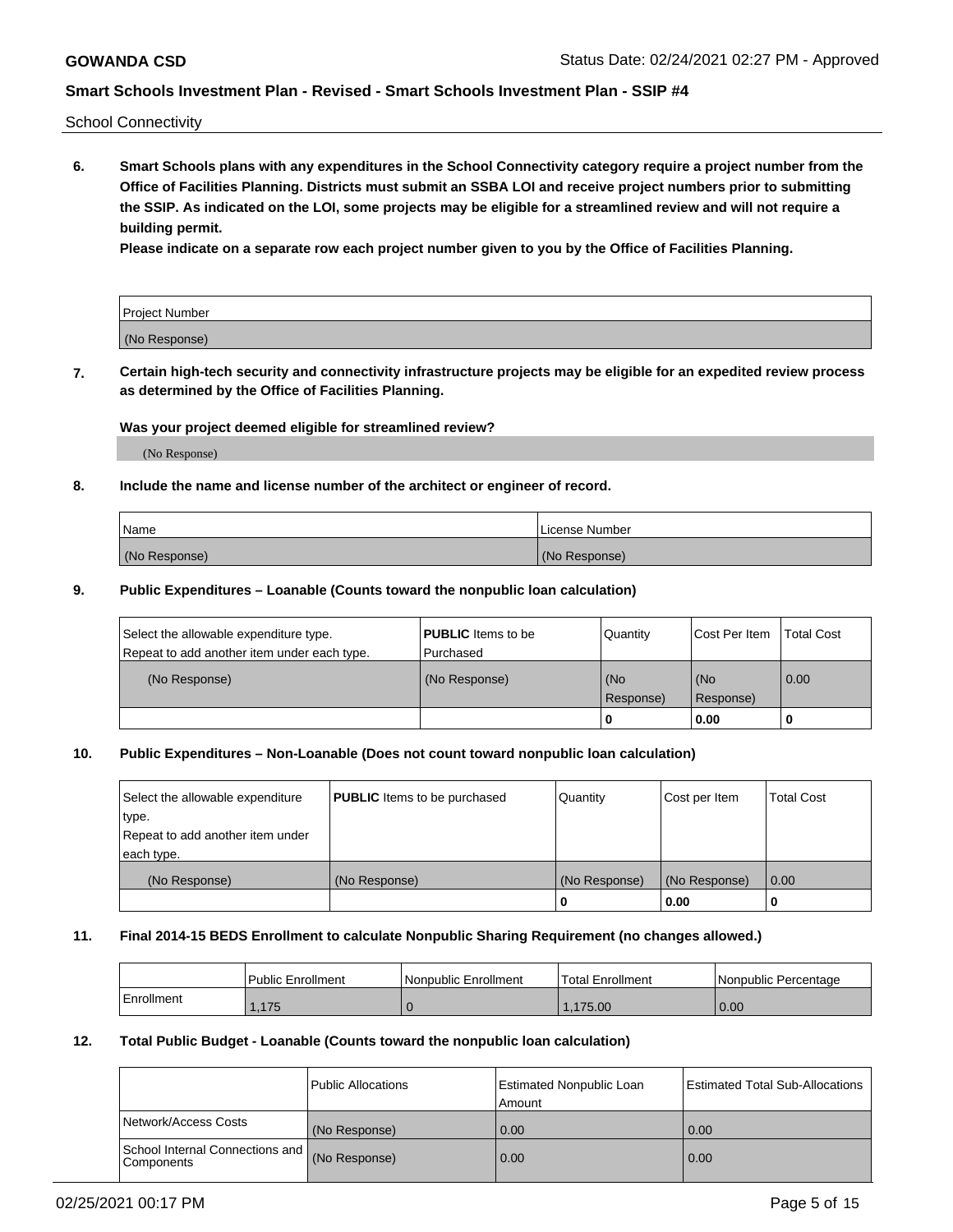School Connectivity

|         | <b>Public Allocations</b> | <b>Estimated Nonpublic Loan</b><br>l Amount i | <b>Estimated Total Sub-Allocations</b> |
|---------|---------------------------|-----------------------------------------------|----------------------------------------|
| Other   | (No Response)             | 0.00                                          | 0.00                                   |
| Totals: | 0.00                      | 0                                             | ш                                      |

## **13. Total Public Budget – Non-Loanable (Does not count toward the nonpublic loan calculation)**

|                                                   | Sub-<br>Allocation |
|---------------------------------------------------|--------------------|
| Network/Access Costs                              | (No Response)      |
| Outside Plant Costs                               | (No Response)      |
| <b>School Internal Connections and Components</b> | (No Response)      |
| Professional Services                             | (No Response)      |
| Testing                                           | (No Response)      |
| <b>Other Upfront Costs</b>                        | (No Response)      |
| <b>Other Costs</b>                                | (No Response)      |
| Totals:                                           | 0.00               |

## **14. School Connectivity Totals**

|                          | Total Sub-Allocations |
|--------------------------|-----------------------|
| Total Loanable Items     | 0.00                  |
| Total Non-Ioanable Items | 0.00                  |
| Totals:                  | 0                     |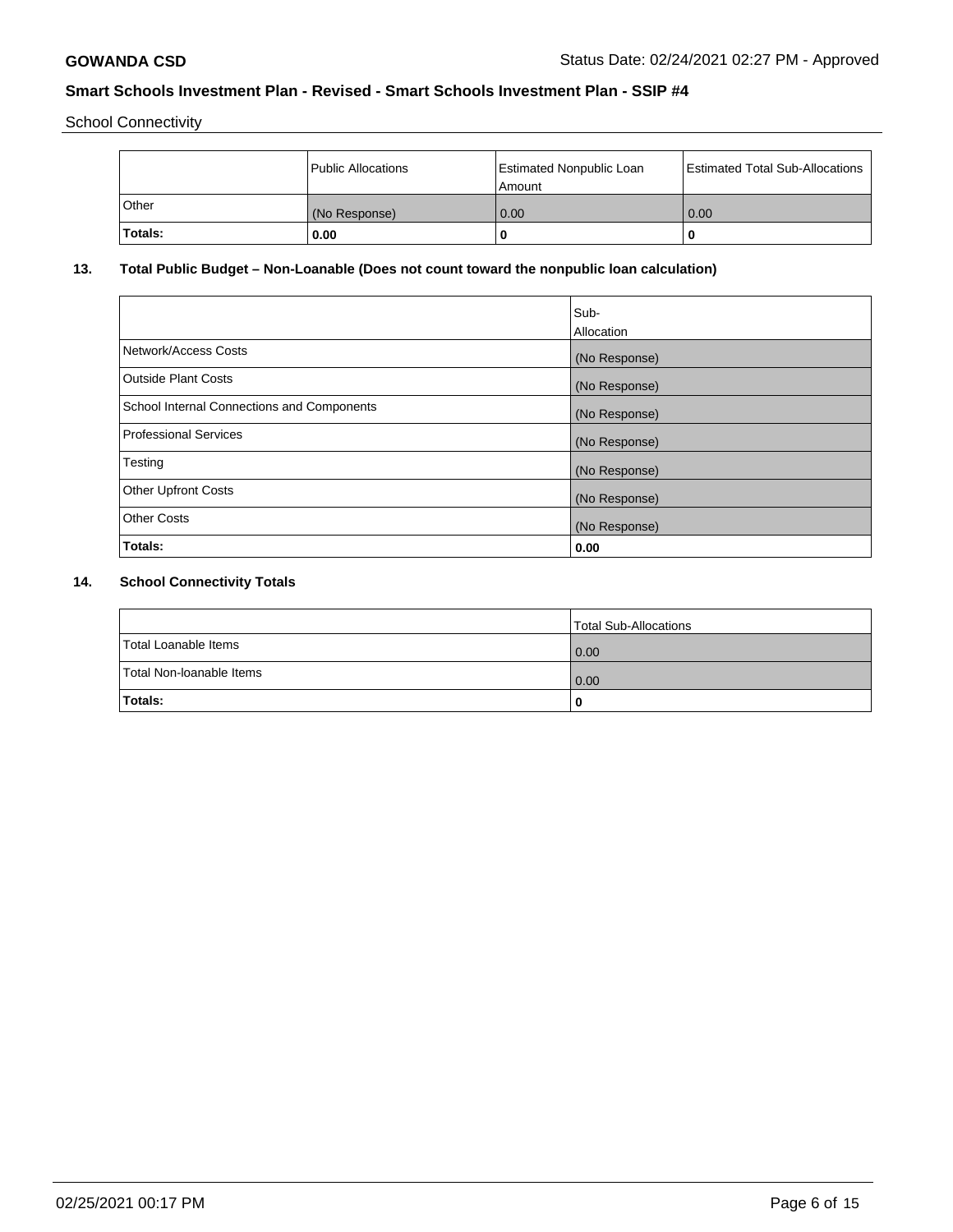Community Connectivity (Broadband and Wireless)

**1. Describe how you intend to use Smart Schools Bond Act funds for high-speed broadband and/or wireless connectivity projects in the community.**

(No Response)

**2. Please describe how the proposed project(s) will promote student achievement and increase student and/or staff access to the Internet in a manner that enhances student learning and/or instruction outside of the school day and/or school building.**

(No Response)

**3. Community connectivity projects must comply with all the necessary local building codes and regulations (building and related permits are not required prior to plan submission).**

 $\Box$  I certify that we will comply with all the necessary local building codes and regulations.

**4. Please describe the physical location of the proposed investment.**

(No Response)

**5. Please provide the initial list of partners participating in the Community Connectivity Broadband Project, along with their Federal Tax Identification (Employer Identification) number.**

| <b>Project Partners</b> | l Federal ID # |
|-------------------------|----------------|
| (No Response)           | (No Response)  |

**6. Please detail the type, quantity, per unit cost and total cost of the eligible items under each sub-category.**

| Select the allowable expenditure | Item to be purchased | Quantity      | Cost per Item | <b>Total Cost</b> |
|----------------------------------|----------------------|---------------|---------------|-------------------|
| type.                            |                      |               |               |                   |
| Repeat to add another item under |                      |               |               |                   |
| each type.                       |                      |               |               |                   |
| (No Response)                    | (No Response)        | (No Response) | (No Response) | 0.00              |
|                                  |                      | o             | 0.00          |                   |

**7. If you are submitting an allocation for Community Connectivity, complete this table.**

**Note that the calculated Total at the bottom of the table must equal the Total allocation for this category that you entered in the SSIP Overview overall budget.**

|                                    | Sub-Allocation |
|------------------------------------|----------------|
| Network/Access Costs               | (No Response)  |
| Outside Plant Costs                | (No Response)  |
| <b>Tower Costs</b>                 | (No Response)  |
| <b>Customer Premises Equipment</b> | (No Response)  |
| <b>Professional Services</b>       | (No Response)  |
| Testing                            | (No Response)  |
| <b>Other Upfront Costs</b>         | (No Response)  |
| <b>Other Costs</b>                 | (No Response)  |
| Totals:                            | 0.00           |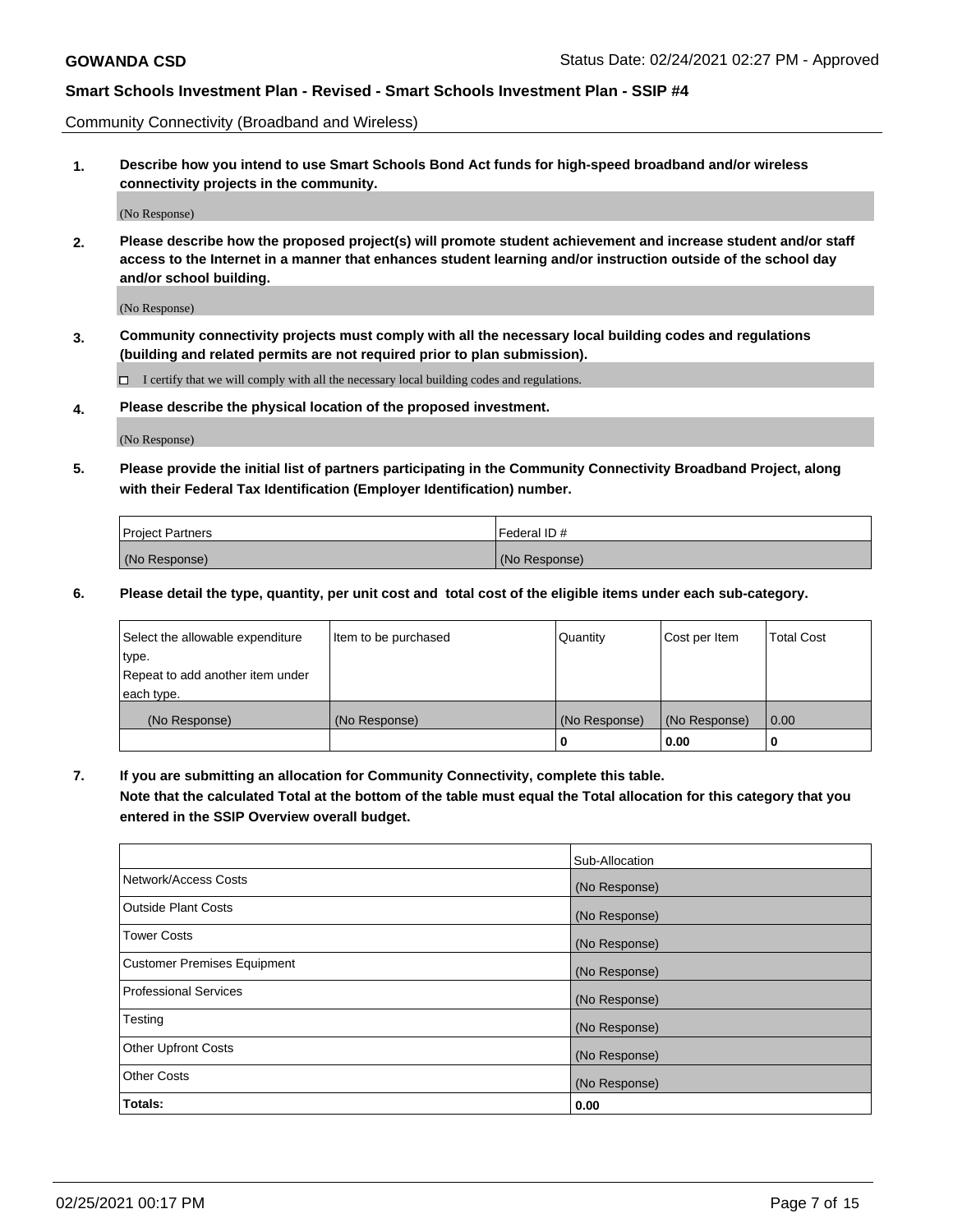### Classroom Learning Technology

**1. In order for students and faculty to receive the maximum benefit from the technology made available under the Smart Schools Bond Act, their school buildings must possess sufficient connectivity infrastructure to ensure that devices can be used during the school day. Smart Schools Investment Plans must demonstrate that sufficient infrastructure that meets the Federal Communications Commission's 100 Mbps per 1,000 students standard currently exists in the buildings where new devices will be deployed, or is a planned use of a portion of Smart Schools Bond Act funds, or is under development through another funding source. Smart Schools Bond Act funds used for technology infrastructure or classroom technology investments must increase the number of school buildings that meet or exceed the minimum speed standard of 100 Mbps per 1,000**

**students and staff within 12 months. This standard may be met on either a contracted 24/7 firm service or a "burstable" capability. If the standard is met under the burstable criteria, it must be:**

**1. Specifically codified in a service contract with a provider, and**

**2. Guaranteed to be available to all students and devices as needed, particularly during periods of high demand, such as computer-based testing (CBT) periods.**

**Please describe how your district already meets or is planning to meet this standard within 12 months of plan submission.**

|                                                                     | Our available network bandwidth is purchased from the Western New York Regional Information Center as follows:<br>Minimum Capacity (Expressed in Gb) | Maximum Capacity (Expressed in Gb) |
|---------------------------------------------------------------------|------------------------------------------------------------------------------------------------------------------------------------------------------|------------------------------------|
| Network Bandwidth: Incoming connection to<br>District schools (WAN) | 2Gb                                                                                                                                                  | 2Gb                                |
| Network Bandwidth: Connections between<br>school buildings (LAN)    | 10 <sub>Gb</sub>                                                                                                                                     | 10 <sub>Gb</sub>                   |
| Network Bandwidth: Connections WITHIN<br>school buildings (LAN)     | $1$ G <sub>b</sub>                                                                                                                                   | $10$ Gb                            |

Our available network bandwidth is purchased from the Western New York Regional Information Center as follows:

- **1a. If a district believes that it will be impossible to meet this standard within 12 months, it may apply for a waiver of this requirement, as described on the Smart Schools website. The waiver must be filed and approved by SED prior to submitting this survey.**
	- $\Box$  By checking this box, you are certifying that the school district has an approved waiver of this requirement on file with the New York State Education Department.
- **2. Connectivity Speed Calculator (Required). If the district currently meets the required speed, enter "Currently Met" in the last box: Expected Date When Required Speed Will be Met.**

|                  | l Number of<br>l Students | Required Speed<br>lin Mbps | Current Speed in<br><b>Mbps</b> | Expected Speed<br>to be Attained | <b>Expected Date</b><br>When Required |
|------------------|---------------------------|----------------------------|---------------------------------|----------------------------------|---------------------------------------|
|                  |                           |                            |                                 |                                  | Within 12 Months Speed Will be Met    |
| Calculated Speed | 1.043                     | 104.30                     | 1000                            | 2000                             | <b>Currently Met</b>                  |

**3. If the district wishes to have students and staff access the Internet from wireless devices within the school building, or in close proximity to it, it must first ensure that it has a robust Wi-Fi network in place that has sufficient bandwidth to meet user demand.**

**Please describe how you have quantified this demand and how you plan to meet this demand.**

The District currently has an Aruba wireless LAN system (which was installed last November 2017) in place and and has an access point in every room within the district which provides access to the internet and meets our user demand. In the 2018-2019 school year multiple access points were installed in larger rooms and external access points installed to cover athletic fields and parking lots.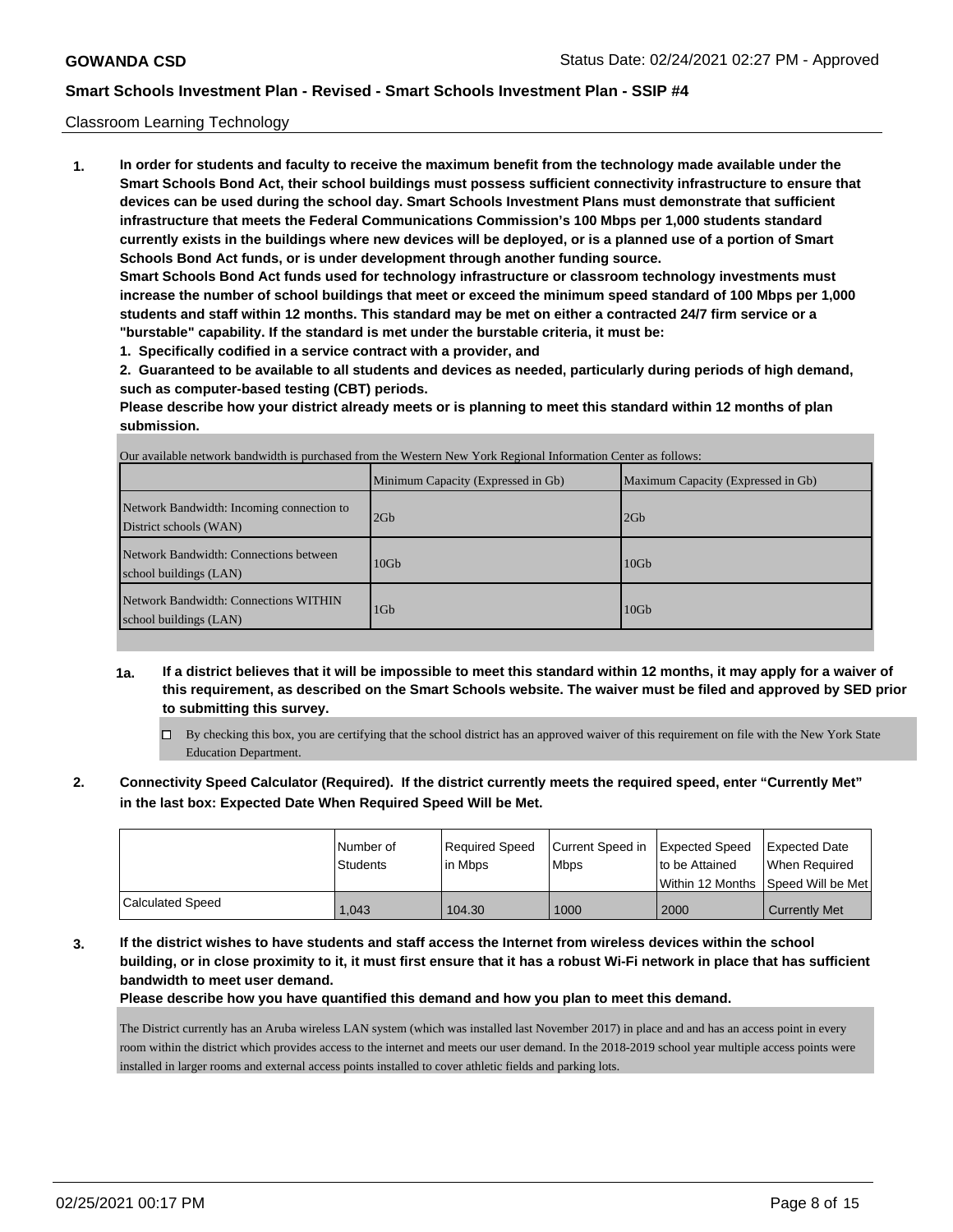### Classroom Learning Technology

- **4. All New York State public school districts are required to complete and submit an Instructional Technology Plan survey to the New York State Education Department in compliance with Section 753 of the Education Law and per Part 100.12 of the Commissioner's Regulations. Districts that include educational technology purchases as part of their Smart Schools Investment Plan must have a submitted and approved Instructional Technology Plan survey on file with the New York State Education Department.**
	- By checking this box, you are certifying that the school district has an approved Instructional Technology Plan survey on file with the New York State Education Department.
- **5. Describe the devices you intend to purchase and their compatibility with existing or planned platforms or systems. Specifically address the adequacy of each facility's electrical, HVAC and other infrastructure necessary to install and support the operation of the planned technology.**

All district schools have had their electrical systems upgraded in the past 20 years. Each classroom has at least three 20 amp outlet circuits of clean AC power. A typical classroom has approximately 28 clean power outlets.

 We intend to purchase 11.6" Chromebooks for our 1:1 device program. These devices are replacement devices on our current device replacement cycle and will not increase the network, wireless, or AC power load.

 We also intend to purchase 75" interactive flat panels for classrooms. These devices will replace 10 year old projector and Smart board combinations. These devices should reduce the AC power load per classroom.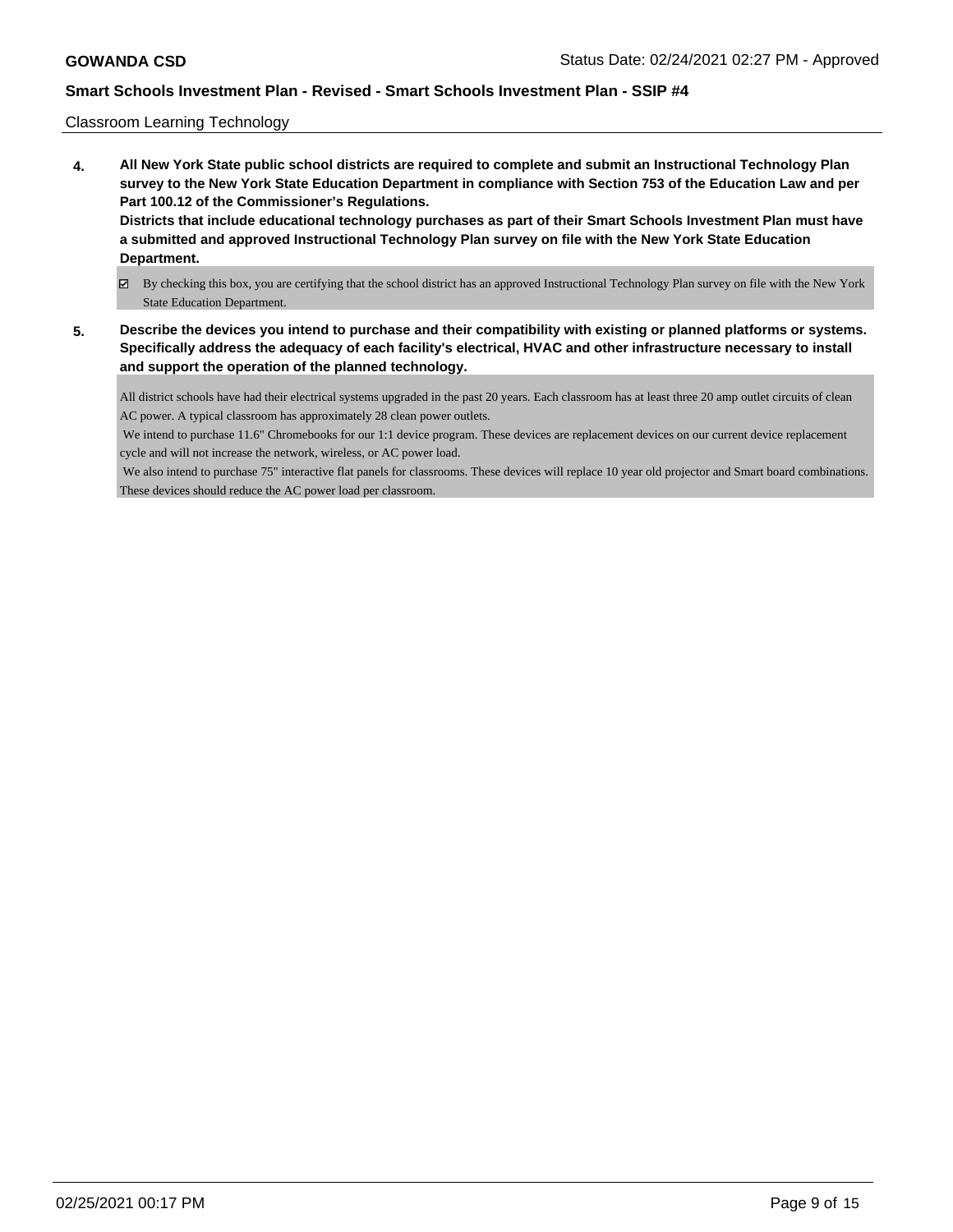### Classroom Learning Technology

- **6. Describe how the proposed technology purchases will:**
	- **> enhance differentiated instruction;**
	- **> expand student learning inside and outside the classroom;**
	- **> benefit students with disabilities and English language learners; and**
	- **> contribute to the reduction of other learning gaps that have been identified within the district.**

**The expectation is that districts will place a priority on addressing the needs of students who struggle to succeed in a rigorous curriculum. Responses in this section should specifically address this concern and align with the district's Instructional Technology Plan (in particular Question 2 of E. Curriculum and Instruction: "Does the district's instructional technology plan address the needs of students with disabilities to ensure equitable access to instruction, materials and assessments?" and Question 3 of the same section: "Does the district's instructional technology plan address the provision of assistive technology specifically for students with disabilities to ensure access to and participation in the general curriculum?")**

**In addition, describe how the district ensures equitable access to instruction, materials and assessments and participation in the general curriculum for both SWD and English Language Learners/Multilingual Learners (ELL/MLL) students.**

**Enhance Differentiated Instruction:** With implementation of Google for Education and Schoology, all staff and students can easily communicated,collaborate and create online centers for learning. These platforms allow for our staff and students to submit projects and allow both staff and students to individualize instruction and pace work based on each student's learning level. The access to the internet will create opportunities for staff to access unlimited resources to address the diverse needs of our students. Theses tools and resources will ensure that staff have the ability to differentiate in many ways for our students. Students will interact with programs that have been leveled to their individual skills and allow them to progress and achieve.

**Expand Student Learning Inside and Outside the Classroom:** Online access to lessons allows students the privacy to work at their own pace and provides them opportunities to collaborate and communicate with staff and students outside the classroom Students who have internet access at home will be able to extend their learning to the comfort of their home and students without internet access will be encouraged to visit local agencies(library, coffee shops, etc.) that are providing free internet access. The school will also ensure that students have the opportunity to access the internet on campus after school hours. Even without internet access students will be able to complete assignments off-line.

**Benefit Students with Disabilities and English Language Learners:** Online access to curriculum, materials and assessments will ensure that the needs of students with disabilities and English Language Learners are met. With support students with disabilities and ELL students will be able to level the playing field and help them grow as independent learners and expand their learning experiences. Student IEP's address assistive technology and adaptations to materials to allow for full access to instruction. Our district is aggressive in keeping our students within our general education classrooms (versus segregating them to special classrooms) and the use of technology ensues that a students needs for full access to classroom instruction in the general education classroom are met.

Reduction of Other Learning Gaps that Have Been Identified within the District: Students in the RTI/Student Assistance process and others who may have learning gaps due to high absenteeism or other factors will benefit from the ability to access curriculum wherever and whenever he/she chooses to do so. Teachers can also easily adjust the pace of learning and provide for tutorials to assist in remediation.

## **7. Where appropriate, describe how the proposed technology purchases will enhance ongoing communication with parents and other stakeholders and help the district facilitate technology-based regional partnerships, including distance learning and other efforts.**

The technology being purchased will increase parent communication by more easily allowing parents to support their children with academic work by providing parents with educational resources and digital curriculum they can access at home. Parents will be able to access teacher resources which will provide them with instructions on how to complete homework assignments. In addition, parents will be able to monitor their child's progress by signing into Schoology and viewing their child's work. The goal is for parents and students to have access to cloud based documents and to more easily access email, grades, subscription-based resources and other customized educational experiences that would not be accessible without individual technology tools. The District also utilized technology to assist high schools students with credit recovery. Students work online to view tutorials and complete assignments. This will allow students to work on these programs inside and out of school. AS students mature and move through the grade levies they begin to not only consume but also create content. The technology the district is proposing to purchase will help to create flexible learning environments creating "technological differentiation" for students.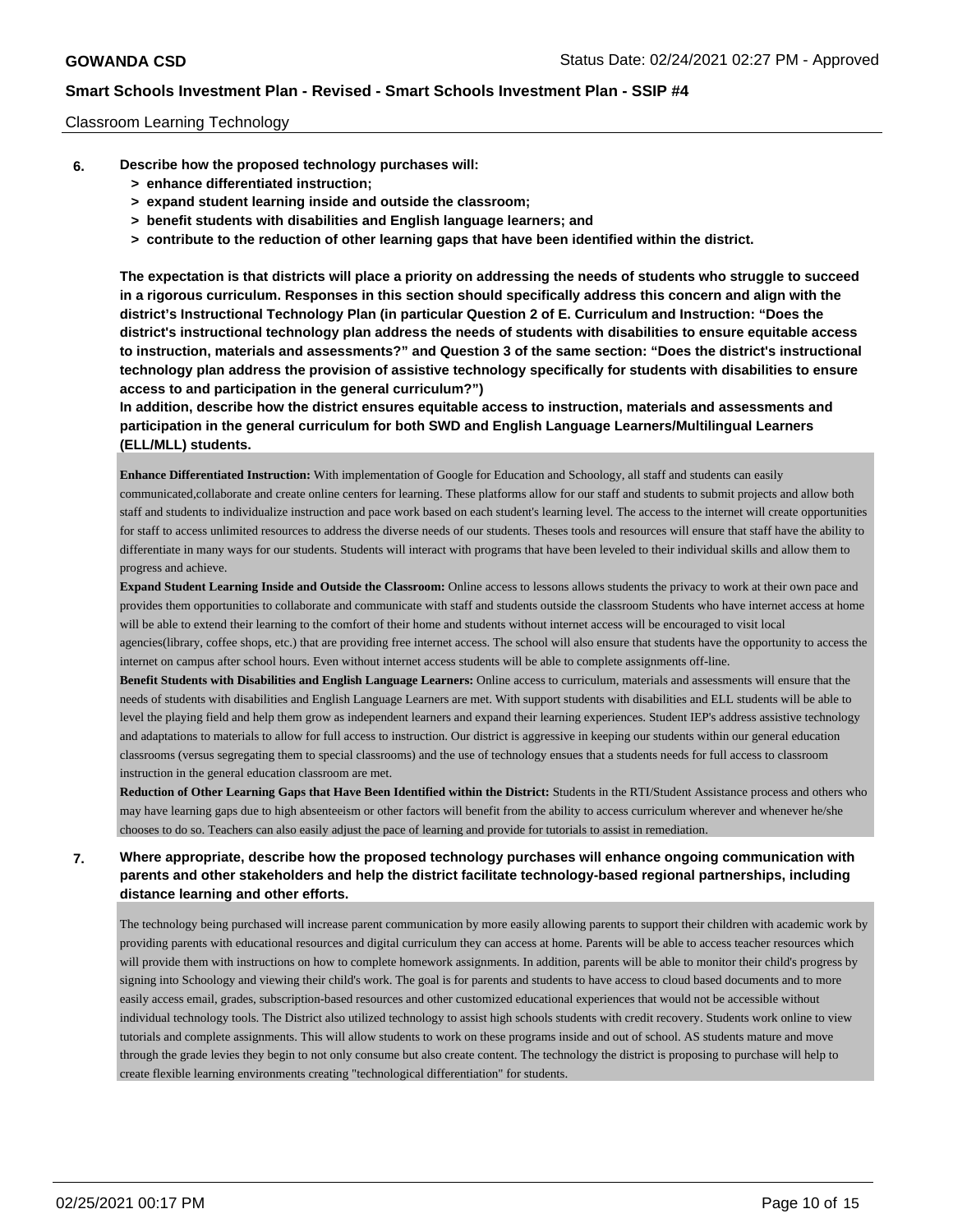### Classroom Learning Technology

**8. Describe the district's plan to provide professional development to ensure that administrators, teachers and staff can employ the technology purchased to enhance instruction successfully.**

**Note: This response should be aligned and expanded upon in accordance with your district's response to Question 1 of F. Professional Development of your Instructional Technology Plan: "Please provide a summary of professional development offered to teachers and staff, for the time period covered by this plan, to support technology to enhance teaching and learning. Please include topics, audience and method of delivery within your summary."**

Through after school/summer/school day PD, superintendent conference days and push in PD with the technology integrators, Gowanda Central School will provide, improve and enhance teaching and learning with technology. Gowanda Central School will employ BOCES, consultants, and teacher leaders to improve and enhance teaching and learning with technology. Here are some topics that will be covered:

Student Talk- Strategies and Tech resources to increase student conversation and communication with peers.

Using Video in Your Lessons- Strategies and resources to incorporate video to create multi-media lessons and tasks.

Formative Digital Assessments- Resources to assess student learning and how to use the data to further instruction.

CBT- Computer based testing questions- How to use various platforms and question creation.

Student Collaboration- Learn about platforms and strategies to get students to work together to complete a task.

Playlists and choices boards- Creating interactive personalized learning pathways.

Hyperdocs- create interactive lessons through a document.

Coding- Explore how coding can be incorporated into your curriculum.

 Learning Management System- Schoology- Creating standards based lessons; managing you class resources; Gradebook; Communicating with students; Groups

## **9. Districts must contact one of the SUNY/CUNY teacher preparation programs listed on the document on the left side of the page that supplies the largest number of the district's new teachers to request advice on innovative uses and best practices at the intersection of pedagogy and educational technology.**

By checking this box, you certify that you have contacted the SUNY/CUNY teacher preparation program that supplies the largest number of your new teachers to request advice on these issues.

**9a. Please enter the name of the SUNY or CUNY Institution that you contacted.**

SUNY Fredonia

**9b. Enter the primary Institution phone number.**

716-673-3311

**9c. Enter the name of the contact person with whom you consulted and/or will be collaborating with on innovative uses of technology and best practices.**

Dr. Christine Givner

**10. To ensure the sustainability of technology purchases made with Smart Schools funds, districts must demonstrate a long-term plan to maintain and replace technology purchases supported by Smart Schools Bond Act funds. This sustainability plan shall demonstrate a district's capacity to support recurring costs of use that are ineligible for Smart Schools Bond Act funding such as device maintenance, technical support, Internet and wireless fees, maintenance of hotspots, staff professional development, building maintenance and the replacement of incidental items. Further, such a sustainability plan shall include a long-term plan for the replacement of purchased devices and equipment at the end of their useful life with other funding sources.**

By checking this box, you certify that the district has a sustainability plan as described above.

**11. Districts must ensure that devices purchased with Smart Schools Bond funds will be distributed, prepared for use, maintained and supported appropriately. Districts must maintain detailed device inventories in accordance with generally accepted accounting principles.**

By checking this box, you certify that the district has a distribution and inventory management plan and system in place.

**12. Please detail the type, quantity, per unit cost and total cost of the eligible items under each sub-category.**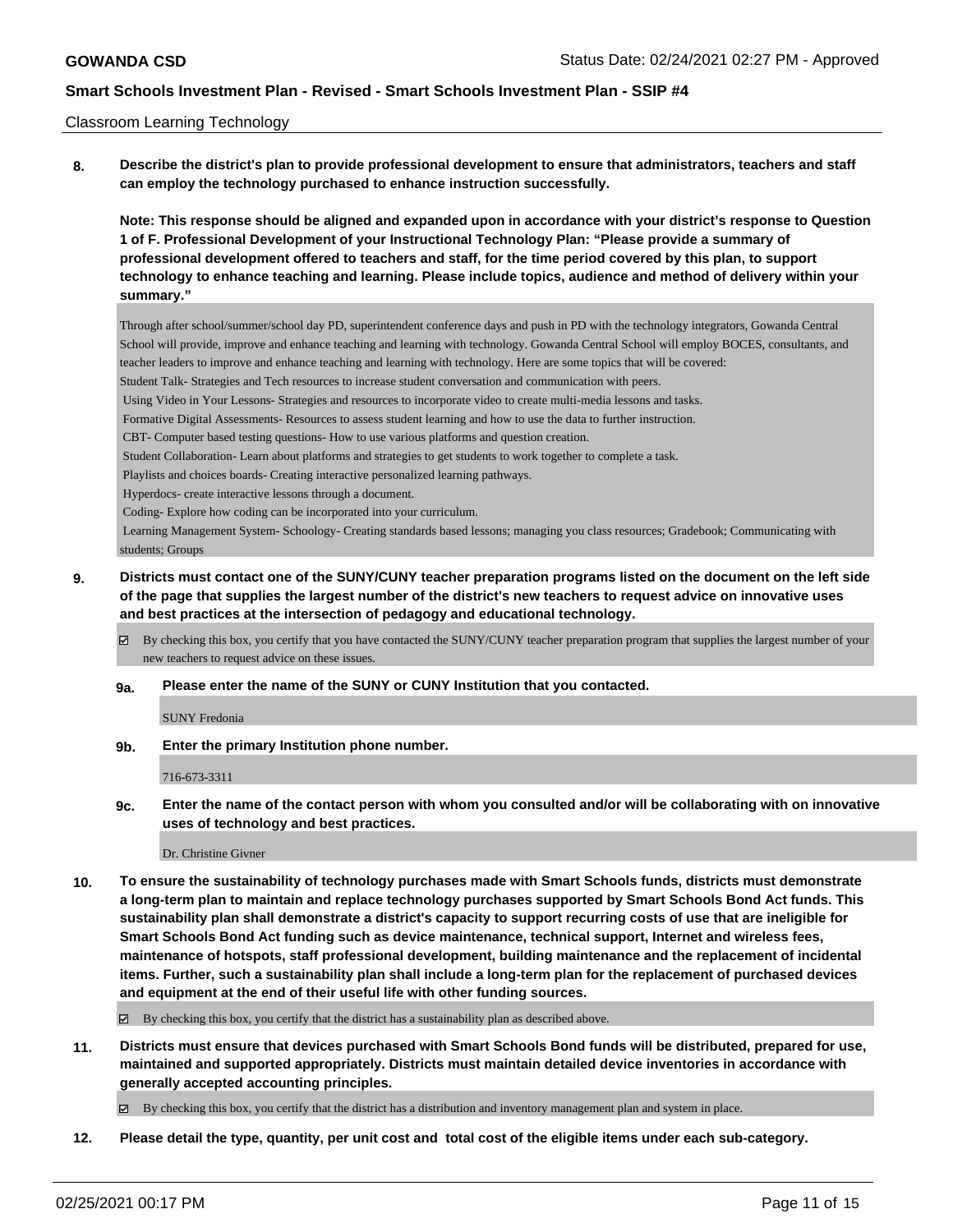Classroom Learning Technology

| Select the allowable expenditure<br>type.<br>Repeat to add another item under<br>each type. | I Item to be Purchased                               | Quantity | Cost per Item | <b>Total Cost</b> |
|---------------------------------------------------------------------------------------------|------------------------------------------------------|----------|---------------|-------------------|
| <b>Laptop Computers</b>                                                                     | 11.6 inch touch Chromebook                           | 500      | 300.00        | 150,000.00        |
| <b>Other Costs</b>                                                                          | Google Chrome OS Management<br>License               | 500      | 33.00         | 16,500.00         |
| <b>Other Costs</b>                                                                          | <b>Chromebook Cover</b>                              | 500      | 30.00         | 15,000.00         |
| <b>Other Costs</b>                                                                          | <b>Chromebook Carrying Case</b>                      | 500      | 30.00         | 15,000.00         |
| Interactive Whiteboards                                                                     | Interactive Whiteboard 75 inch                       | 15       | 2,600.00      | 39,000.00         |
| Interactive Whiteboards                                                                     | Mounting hardware/cart for Interactive<br>Whiteboard | 10       | 560.00        | 5,600.00          |
|                                                                                             |                                                      | 2,025    | 3,553.00      | 241,100           |

## **13. Final 2014-15 BEDS Enrollment to calculate Nonpublic Sharing Requirement (no changes allowed.)**

|              | l Public Enrollment | Nonpublic Enrollment | <b>Total Enrollment</b> | Nonpublic<br>l Percentage |
|--------------|---------------------|----------------------|-------------------------|---------------------------|
| l Enrollment | .175                |                      | .175.00                 | 0.00                      |

## **14. If you are submitting an allocation for Classroom Learning Technology complete this table.**

|                          | Public School Sub-Allocation | <b>Estimated Nonpublic Loan</b><br>Amount<br>(Based on Percentage Above) | <b>Estimated Total Public and</b><br>Nonpublic Sub-Allocation |
|--------------------------|------------------------------|--------------------------------------------------------------------------|---------------------------------------------------------------|
| Interactive Whiteboards  | 44,600.00                    | 0.00                                                                     | 44,600.00                                                     |
| <b>Computer Servers</b>  | (No Response)                | 0.00                                                                     | 0.00                                                          |
| <b>Desktop Computers</b> | (No Response)                | 0.00                                                                     | 0.00                                                          |
| <b>Laptop Computers</b>  | 150.000.00                   | 0.00                                                                     | 150,000.00                                                    |
| <b>Tablet Computers</b>  | (No Response)                | 0.00                                                                     | 0.00                                                          |
| <b>Other Costs</b>       | 46,500.00                    | 0.00                                                                     | 46,500.00                                                     |
| Totals:                  | 241,100.00                   | 0                                                                        | 241,100                                                       |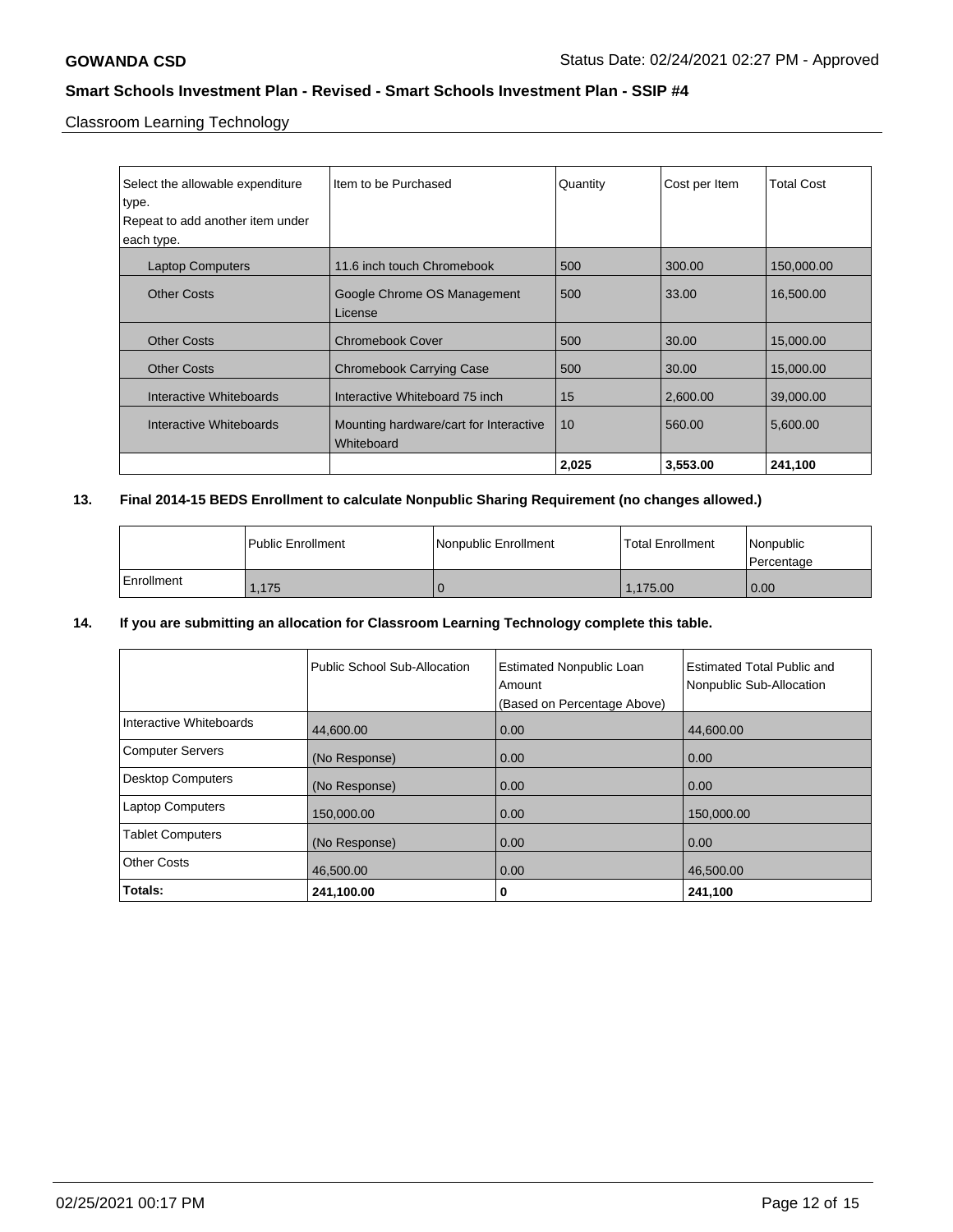### Pre-Kindergarten Classrooms

**1. Provide information regarding how and where the district is currently serving pre-kindergarten students and justify the need for additional space with enrollment projections over 3 years.**

(No Response)

- **2. Describe the district's plan to construct, enhance or modernize education facilities to accommodate prekindergarten programs. Such plans must include:**
	- **Specific descriptions of what the district intends to do to each space;**
	- **An affirmation that new pre-kindergarten classrooms will contain a minimum of 900 square feet per classroom;**
	- **The number of classrooms involved;**
	- **The approximate construction costs per classroom; and**
	- **Confirmation that the space is district-owned or has a long-term lease that exceeds the probable useful life of the improvements.**

(No Response)

**3. Smart Schools Bond Act funds may only be used for capital construction costs. Describe the type and amount of additional funds that will be required to support ineligible ongoing costs (e.g. instruction, supplies) associated with any additional pre-kindergarten classrooms that the district plans to add.**

(No Response)

**4. All plans and specifications for the erection, repair, enlargement or remodeling of school buildings in any public school district in the State must be reviewed and approved by the Commissioner. Districts that plan capital projects using their Smart Schools Bond Act funds will undergo a Preliminary Review Process by the Office of Facilities Planning.**

**Please indicate on a separate row each project number given to you by the Office of Facilities Planning.**

| Project Number |  |
|----------------|--|
| (No Response)  |  |
|                |  |

**5. Please detail the type, quantity, per unit cost and total cost of the eligible items under each sub-category.**

| Select the allowable expenditure | Item to be purchased | Quantity      | Cost per Item | <b>Total Cost</b> |
|----------------------------------|----------------------|---------------|---------------|-------------------|
| type.                            |                      |               |               |                   |
| Repeat to add another item under |                      |               |               |                   |
| each type.                       |                      |               |               |                   |
| (No Response)                    | (No Response)        | (No Response) | (No Response) | 0.00              |
|                                  |                      | υ             | 0.00          |                   |

**6. If you have made an allocation for Pre-Kindergarten Classrooms, complete this table. Note that the calculated Total at the bottom of the table must equal the Total allocation for this category that you entered in the SSIP Overview overall budget.**

|                                          | Sub-Allocation |
|------------------------------------------|----------------|
| Construct Pre-K Classrooms               | (No Response)  |
| Enhance/Modernize Educational Facilities | (No Response)  |
| <b>Other Costs</b>                       | (No Response)  |
| Totals:                                  | 0.00           |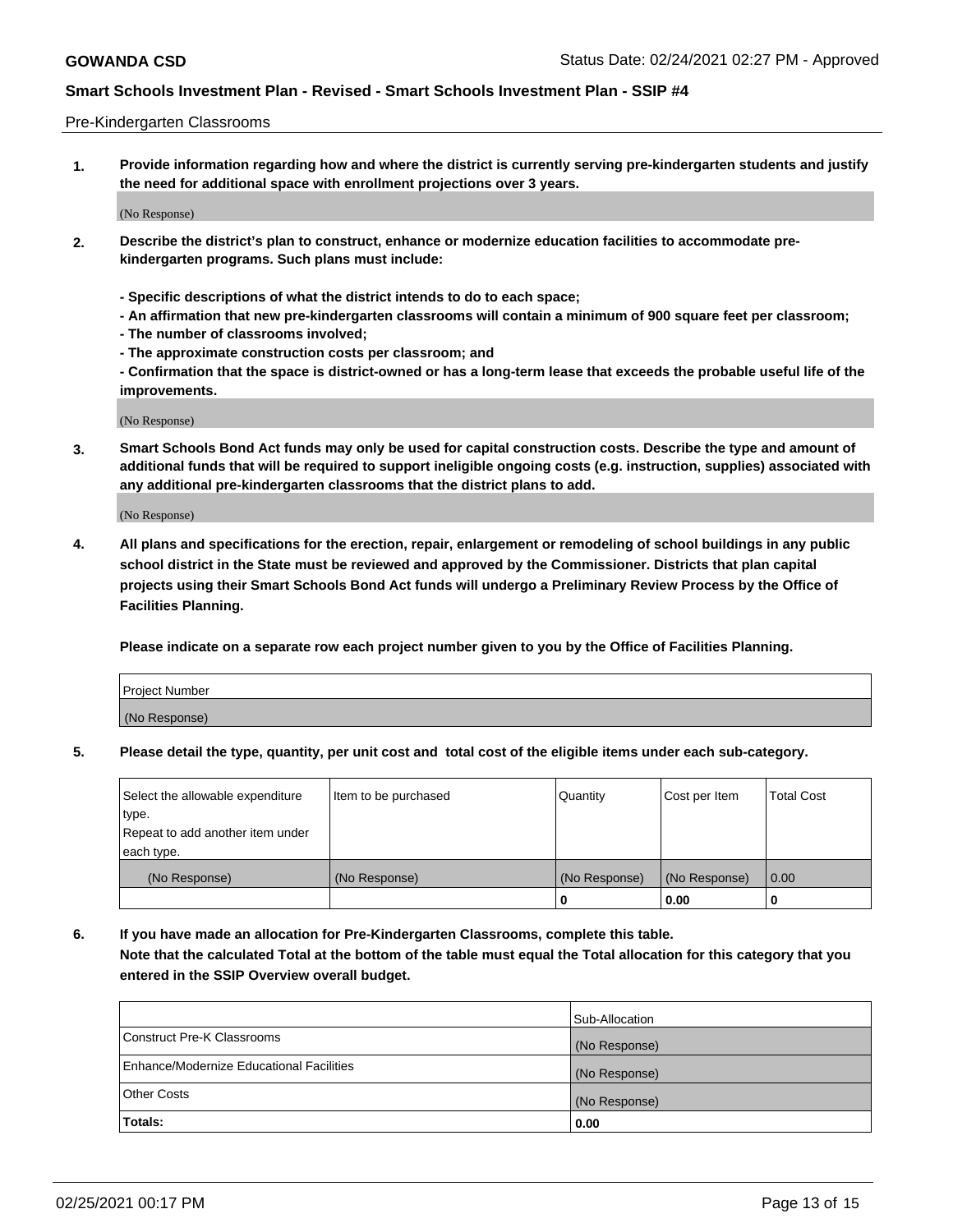Replace Transportable Classrooms

**1. Describe the district's plan to construct, enhance or modernize education facilities to provide high-quality instructional space by replacing transportable classrooms.**

(No Response)

**2. All plans and specifications for the erection, repair, enlargement or remodeling of school buildings in any public school district in the State must be reviewed and approved by the Commissioner. Districts that plan capital projects using their Smart Schools Bond Act funds will undergo a Preliminary Review Process by the Office of Facilities Planning.**

**Please indicate on a separate row each project number given to you by the Office of Facilities Planning.**

| Project Number |  |
|----------------|--|
|                |  |
|                |  |
|                |  |
| (No Response)  |  |
|                |  |
|                |  |

**3. For large projects that seek to blend Smart Schools Bond Act dollars with other funds, please note that Smart Schools Bond Act funds can be allocated on a pro rata basis depending on the number of new classrooms built that directly replace transportable classroom units.**

**If a district seeks to blend Smart Schools Bond Act dollars with other funds describe below what other funds are being used and what portion of the money will be Smart Schools Bond Act funds.**

(No Response)

**4. Please detail the type, quantity, per unit cost and total cost of the eligible items under each sub-category.**

| Select the allowable expenditure | Item to be purchased | Quantity      | Cost per Item | Total Cost |
|----------------------------------|----------------------|---------------|---------------|------------|
| ∣type.                           |                      |               |               |            |
| Repeat to add another item under |                      |               |               |            |
| each type.                       |                      |               |               |            |
| (No Response)                    | (No Response)        | (No Response) | (No Response) | 0.00       |
|                                  |                      | u             | 0.00          |            |

**5. If you have made an allocation for Replace Transportable Classrooms, complete this table. Note that the calculated Total at the bottom of the table must equal the Total allocation for this category that you entered in the SSIP Overview overall budget.**

|                                                | Sub-Allocation |
|------------------------------------------------|----------------|
| Construct New Instructional Space              | (No Response)  |
| Enhance/Modernize Existing Instructional Space | (No Response)  |
| Other Costs                                    | (No Response)  |
| Totals:                                        | 0.00           |